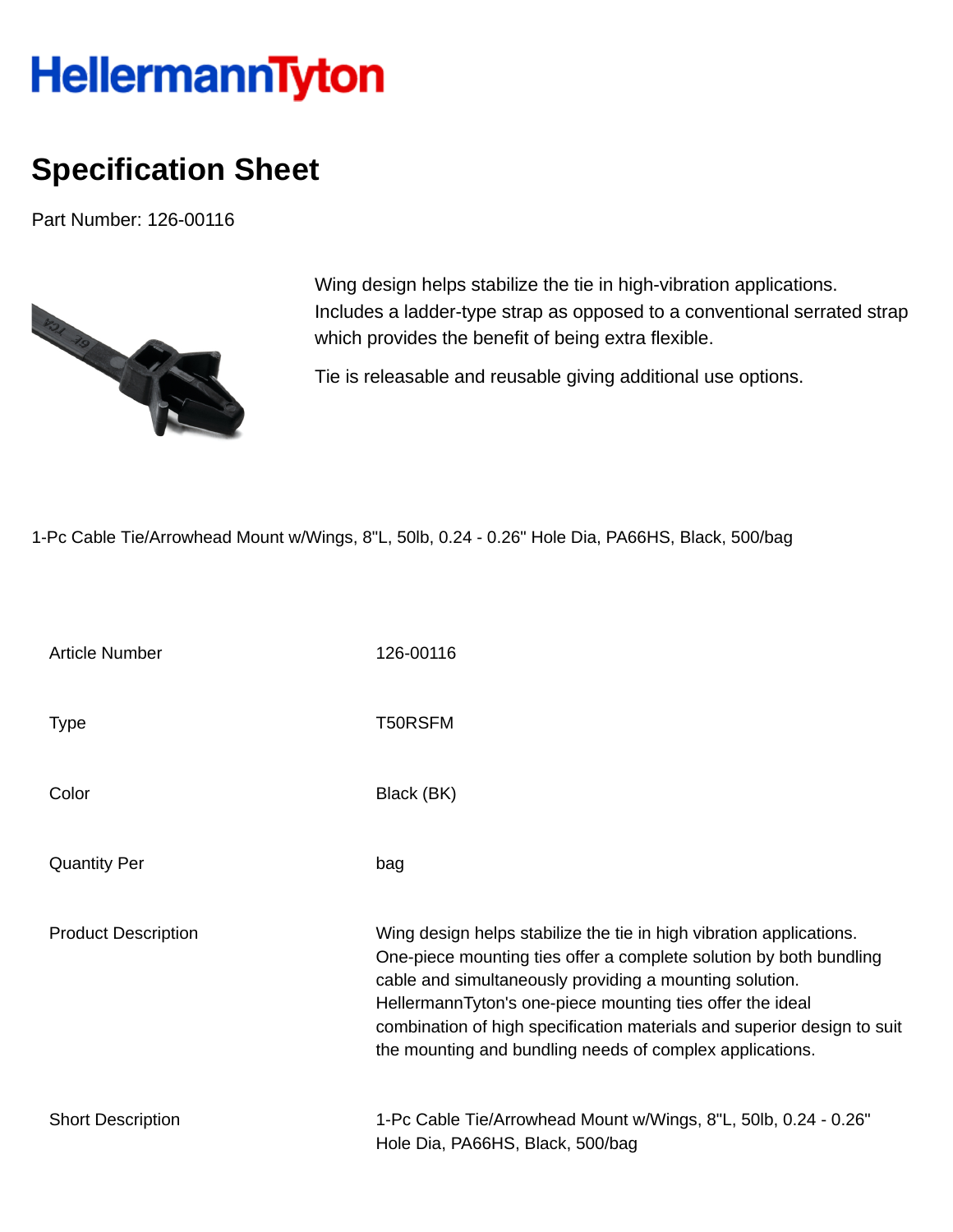| Minimum Tensile Strength (Imperial)   | 50.0                   |
|---------------------------------------|------------------------|
| Minimum Tensile Strength (Metric)     | 225.0                  |
| Length L (Imperial)                   | 8.0                    |
| Length L (Metric)                     | 203.2                  |
| <b>Fixation Method</b>                | Arrowhead              |
| <b>Identification Plate Position</b>  | none                   |
| Releasable Closure                    | <b>No</b>              |
| <b>Tie Closure</b>                    | plastic pawl           |
| Variant                               | <b>Inside Serrated</b> |
| Width W (Imperial)                    | 0.18                   |
| Width W (Metric)                      | 4.6                    |
| <b>Bundle Diameter Min (Imperial)</b> | 0.06                   |
| <b>Bundle Diameter Min (Metric)</b>   | 1.5                    |
| <b>Bundle Diameter Max (Imperial)</b> | 1.77                   |
| <b>Bundle Diameter Max (Metric)</b>   | 45.0                   |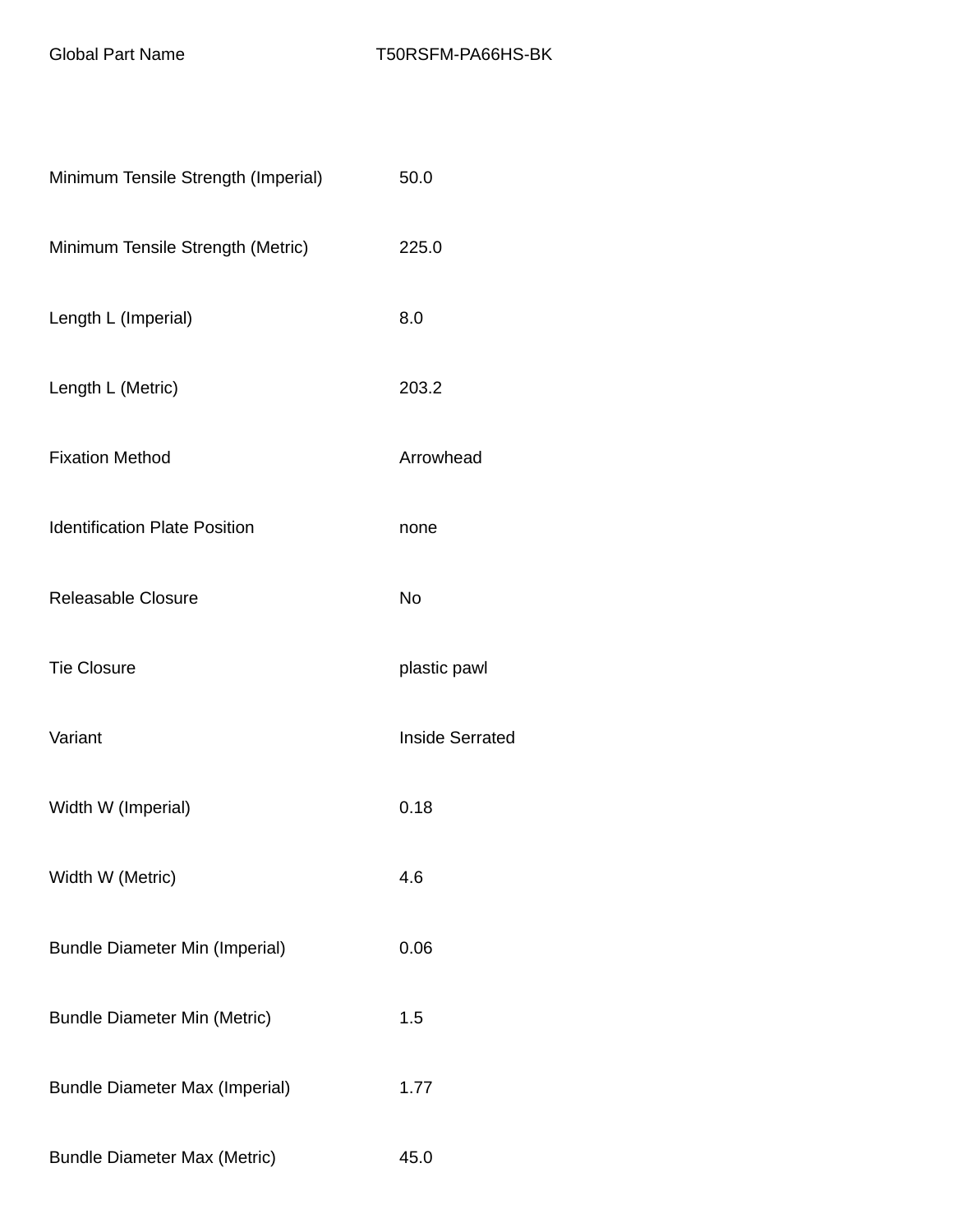| Thickness T (Imperial)                  | 0.05           |
|-----------------------------------------|----------------|
| Thickness T (Metric)                    | 1.3            |
| Height H (Imperial)                     | .22            |
| Height H (Metric)                       | 5.59           |
| Panel Thickness Min (Imperial)          | 0.028          |
| Panel Thickness Max (Imperial)          | 0.12           |
| Panel Thickness Min (Metric)            | 0.7            |
| Panel Thickness Max (Metric)            | 3.0            |
| Mounting Hole Diameter D (Imperial)     | $0.24 - 0.26$  |
| Mounting Hole Diameter D (Metric)       | $6.0 - 6.6$ mm |
| Mounting Hole Diameter D Min (Imperial) | 0.24           |
| Mounting Hole Diameter D Max (Imperial) | 0.26           |
| Mounting Hole Diameter D Max (Metric)   | 6.6            |

Material Material Material Research Material Polyamide 6.6 heat stabilized (PA66HS)

Material Shortcut **PA66HS**